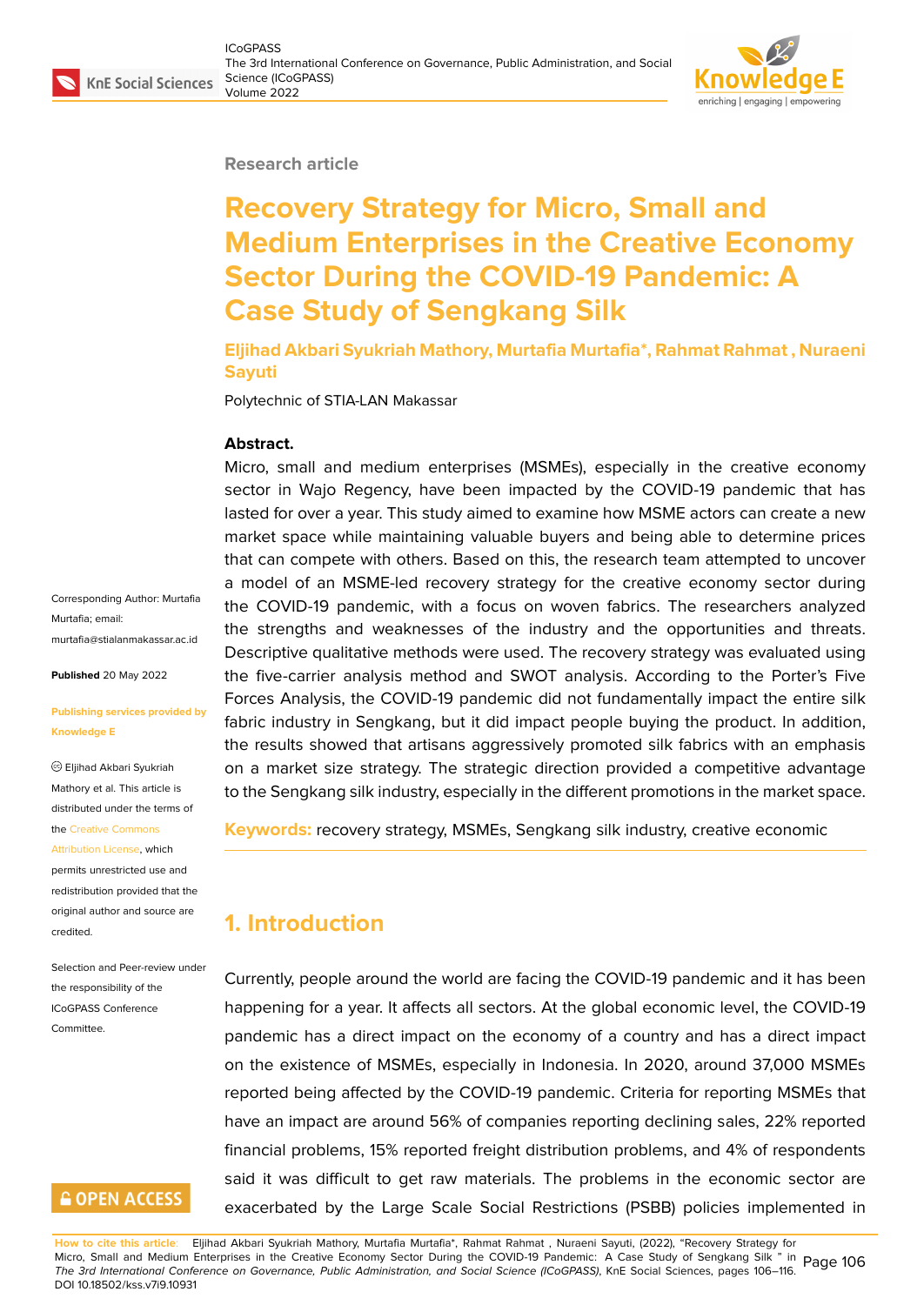various parts of Indonesia. Referring to Minister of Health Regulation No. 9 of 2020 (INDONESIA & 2020) regarding PSBB guidelines to expedite treatment of COVID-19, the PSBB contains restrictions on certain activities of residents in areas suspected of being affected. " become infected with COVID-19, including the movement of people and/or goods within province or region/city limits. The year 2021 is momentum for economic recovery and the rise of MSMEs in particular, this recovery is supported by various economic incentives through fiscal and monetary policies to have an impact on the economy, especially the real sector.

In 2021, the Provincial Government of South Sulawesi will continue to provide assistance, training, and consultation to MSME actors so that economic development in the MSME sector can continue to be sustainable. The South Sulawesi Provincial Government will also empower MSMEs by providing facilities and rewards for successful MSMEs. Facilities include Halal certificates, PIRT certificates, trademark rights, etc. Along with the new order during this pandemic, the provincial government encourages and facilitates the birth of new business models with information technology, internet of things, the provincial government facilitates marketing through the e-commerce platform with a marketplace. Encourage and help MSMEs to master digital and facilitate digital payment systems in collaboration with Bank Indonesia. Wajo Regency is one of the regions of South Sulawesi Province

This area is one of the most attractive selling places for silk products and is often visited by entrepreneurs and silk users and especially tourists from various directions, both local, national and international tourists because the location of the Silk village is part of the Lake Tempe tourist area. So this Silk Village is used as a central area for selling silk products or a souvenir sales area. So that groups of entrepreneurs of Silk products in Kampung Sutera need to increase knowledge in Entrepreneurship Management as a creative-based area. Seeing the conditions of competition in the Silk Industry which is getting tougher. The knowledge of the silk industry players as a home industry about the importance of competitive strategies and improving the quality of the products produced needs to be increased considering that Small Business is the backbone of a village's economy. With the program developing a home industry for silk craftsmen and collaborating with the UMKM Cooperative Service and Kab. Wajo has the responsibility of assisting the home industry players of silk craftsmen to be able to compete by formulating a competitive strategy to be able to create products with low production costs, superior, unique, different and focus on creating a separate market for the businesses run by the Silk Industry players (Sumarni) [1]. The existence and existence of silk cloth as the identity of the Bugis-Sengkang community has faced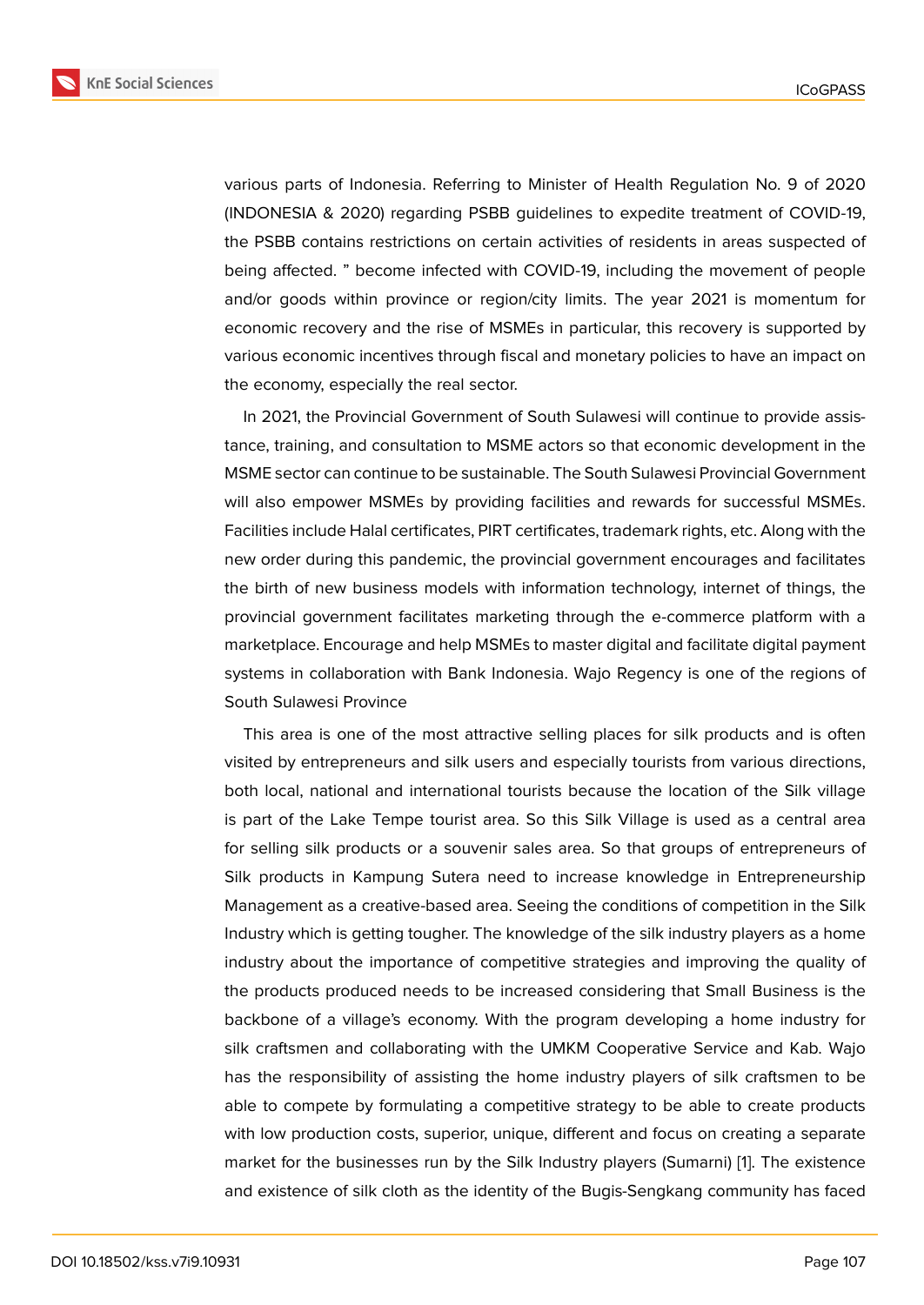various challenges. One of the biggest challenges is the increasingly rapid flow of onslaught of trade competition in today's free market era. So the significance of the impact is very influential on the sustainability of the industry to survive and silk woven fabrics are not able to compete with other product fabrics ( Jayadi) [2]

The engines of economic growth in a sustainable creative economy will always be renewable (Putri et al) [3]. The meaning of creativity in defining the creative economy is the ability to produce and create unique things so that they ca[n b](#page-9-0)e a solution to a problem or can also be defined as a different activity by doing something. Innovation and invention cannot [be](#page-9-1) separated from creativity. The creative economy began to rise in Indonesia at the time when the government was trying to find ways to improve domestic products to be competitive in the global market. The five forces model is a method of analyzing the industry and developing a business strategy or competitive environment. Depending on the forces model, five elements can determine the level of competition and market attractiveness in the industry [4]. Attractiveness in this context refers to the profitability of the industry as a whole. The results after analysis will make it possible to assess whether the industry is still attractive or not.

This encourages silk products that have practical val[ue](#page-9-2) and incorporate local cultural wisdom and reflect the local characteristics of the region. Wajo Regency has villages that have several silk business men's shops and a public market which is the center of silk sales, one of which is Mattirotappareng. Silk weavers as a plate of the creative economy can outsource and bring their silk crafts to shops, markets, and entrepreneurs to sell the silk crafts they make. Regency. Wajo has also been impacted by a pandemic that has lasted for over a year, so MSME players are required to have a competitive advantage and be able to reap the benefits of technological developments to compete and survive in all conditions. The turmoil in the business world due to the Covid-19 epidemic continues to create economic value in the context of the Covid-19 pandemic, namely the resumption of business which has an impact, particularly on MSMEs in the sector creative. Business takeover cannot be separated from the choice of the strategy chosen by commercial players, by competition by creating a market space that has no competitors through innovation that emphasizes value and cost [5]. MSME players can create new market space while maintaining valuable buyers and being able to determine prices that can compete with other competitors. On this basis, the research team attempted to uncover the model of the recovery strategy im[ple](#page-9-3)mented by MSMEs during the COVID-19 pandemic in the creative economy sector, in particular, woven fabrics by analyzing the strengths and weaknesses of the industry and what opportunities and threats were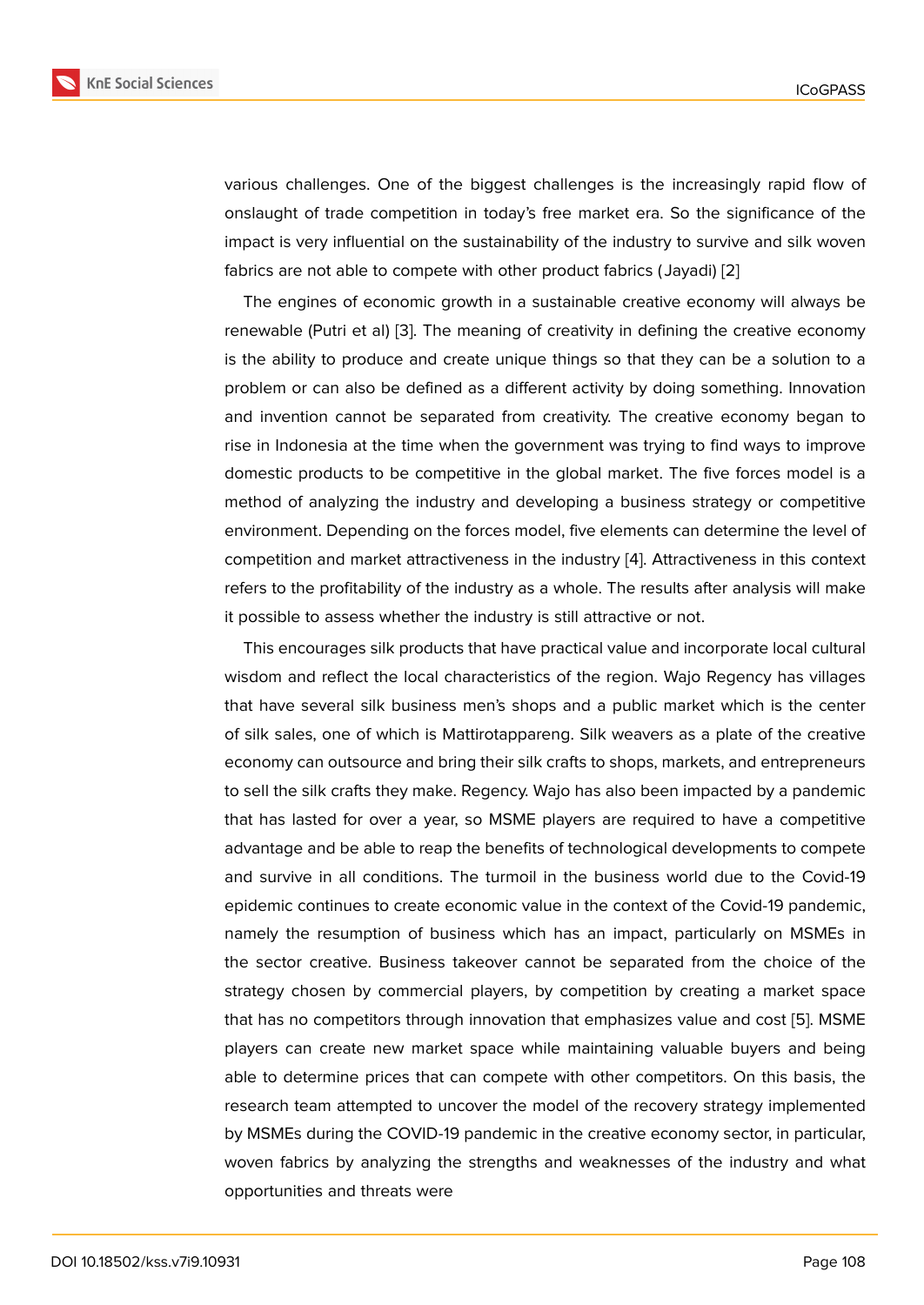

# **2. Method**

The research method used in this research is the qualitative descriptive research method. Through this method, in-depth studies and observations will be carried out on various phenomena related to the MSME recovery strategy during the COVID-19 pandemic in the creative economy sector. This method is used depending on the characteristics of the research object that require attention, understanding, careful and in-depth observation based on existing theories and facts, in particular on the MSME recovery strategy during the pandemic of COVID-19 in the creative economy sector.

The city of Sengkang became the locus of research because it is an area that has developed in weaving activities and has become the center of the silk industry/trade business until now. Still maintaining the weaving tradition of developing silk activities and regarding the competitiveness strategy of the Wajo Regency silk industry during a pandemic with assistance from the UMKM and Industry Cooperatives Office. This is what needs to be developed through innovation based on the concept of a creative economy cottage industry strategy to increase the marketing of silk products during the pandemic.

The unit of analysis that is at the center of this research is the set of data, documentation, and activities related to the MSME recovery strategy during the COVID-19 pandemic in the creative economy sector. In addition, the researchers set four informants, each informant is 3 informants of SMEs perpetrators of silk craftsmen, informants and 1 informant from the relevant department to confirm data and documentation results related to how to carry out a recovery strategy for SMEs in the creative economy sector during the covid pandemic. -19. Data collection techniques used are interviews and document review. The research was conducted during the period April – July 2021.

# **3. Results and Discussion**

### **3.1. Five Forces Porter**

### **3.1.1. Industry rivalry**

Competitor overview for Sengkang Silk Industry. Each craftsman of silk fabric has its characteristics in terms of the design of patterns of silk fabrics. The efforts to produce patterns of silk fabrics that match the tastes of current market trends is an illustration of the competition among other silk fabric artisans in Sengkang. The weaving industry in Sengkang in the field of cloth, silk, and non-silk sarongs has 6,116 business units with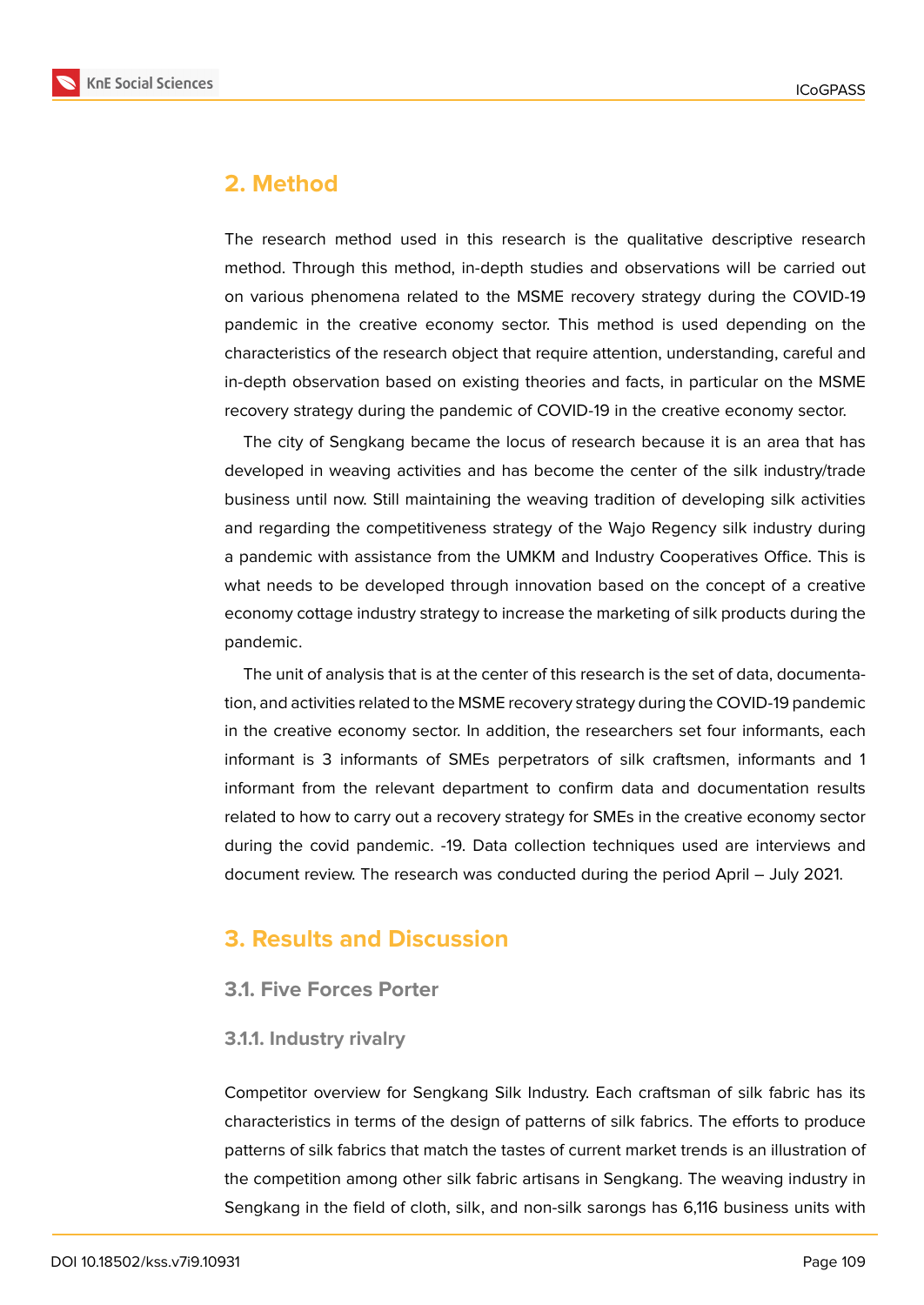

18,510 workers. (Central Bureau of Statistics, 2019). The growth of similar industries every year, In 2011, BNI Silk Village was established to become the center of the Sengkang silk fabric trade and industry. Differentiation of raw materials for silk fabric comes from the threads produced by silkworms and is heavily dependent on mulberry growers. The cost of silk production is relatively high, the artisans are very advanced (experts) which leads many to switch to the production of printed silk instead of woven silk. (missing character).

### **3.1.2. Substitute Product**

Based on the research results, the level of need for substitute products is not too high in Sengkang Silk Industry. The profit potential of a Sengkang silk industry is also determined by the maximum price that consumers are willing to pay. The high or the low depends on the availability of substitute goods, the original Sengkang silk product has similar substitutes, then the producer's efforts to increase the price of the silk product will cause consumers to buy substitute products, which in this case is a type of printed fabric with a silk stirrup pattern and also imitation goods from China.

### **3.1.3. Supplier Power**

Supplier dominance level of supplier dominance in the Sengkang silk fabric industry is dominated by mulberry growers and cocoons producing silk yarn (local suppliers). Alternative Suppliers of Manufactured Silk Thread Products and Imported Silk Thread Products from India and Hong Kong. Supplier's product quality level shows local suppliers have not been able to maintain consistency in the quality of the silk products produced. The quality of the supplier's product depends on the cycle of the mulberry tree which is the main food of the silkworms producing silk threads. The level of price competition from suppliers is influenced by market demand for silk fabrics. Competition in the supplier market is always neutral, local artisans still use gedongan looms and nonmechanical looms, so production is low. Change costs depend on the supplier used, local suppliers are expensive, and imported and manufactured silk thread is cheap.

### **3.1.4. Threat New Entry**

The capital required to open a silk business in Sengkang is relatively low, but the wages of artisans (weavers) are quite high because currently, silk weavers are limited.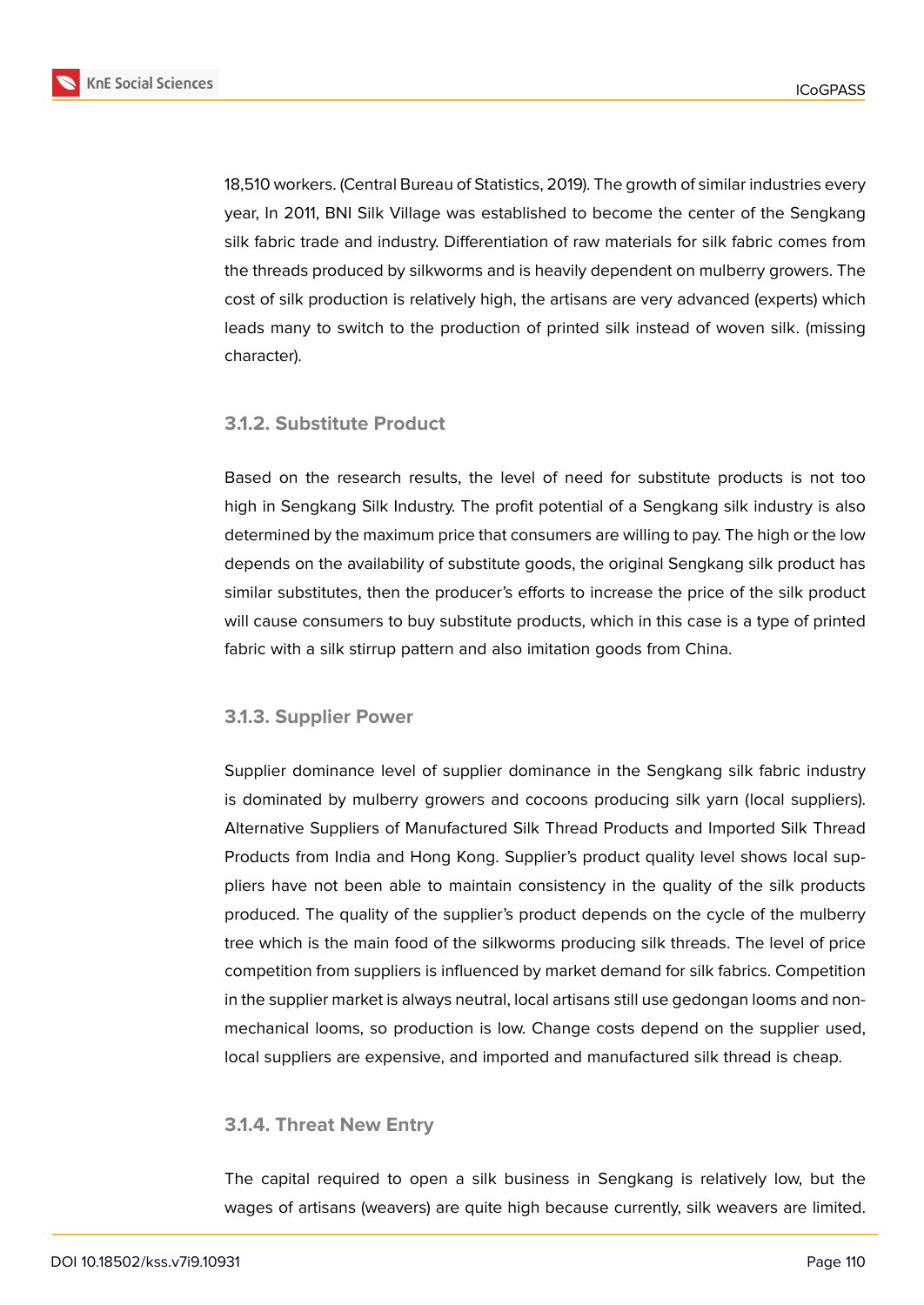**KnE Social Sciences** 



Customer loyalty level, the people of South Sulawesi always use Sengkang silk during the wedding ceremony of their family or loved ones. Customer loyalty from Sengkang silk is strongly influenced by the culture or habits of the people who make the silk fabric as a fabric to be used in the wedding ceremony / bridal party. The silk entrepreneurs have access to distribution channels besides having a store in Kab. Wajo also partially opened a store in the town of Makassar. Government policy, throughout 2020, full support was provided to MSMEs through online business assistance, access to finance such as credit cards, legality facilitation for entities business and MSME operations, market access, human resource capacity building, and distribution of assistance to the President of Microenterprises (BPUM), district government Wajo begins to commit to supporting the Sengkang silk industry by enforcing the rules of daily service clothing using uniforms made from Sengkang silk fabric, The confidence of banks in Sengkang silk producers and artisans is low, resulting in capital difficulties for those involved in developing Sengkang silk. Impact of government policy, attract investors to cooperate or partner with Sengkang silk trade players.

#### **3.1.5. Buyer Power**

Buyer dominance level, Sengkang silk buyers are dominated by the people of South Sulawesi who understand the particular meanings, slogans, and motives of silk fabrics. The predominance of buyers each year is influenced by the number of wedding receptions, traditional events, and government activities. The level of clarity of product information is available in several media such as market places, market spaces, social media created by Sengkang silk trade players, and web channels of relevant ministries. Official clearance of product information from the account in each media used. Market share growth in each period, the development of the silk market of Sengkang Sengkang has spread outside the Sulawesi region as the textile industry in Java and Sumatra. Market share of buyers each year, the development of the silk market is adjusted each year to market demand

### **3.2. SWOT**

### **4. Discussion**

Based on the identification of Porter Five Force, it was found that the competition in Sengkang's silk industry is quite high. The presence of newcomers in the silk fabric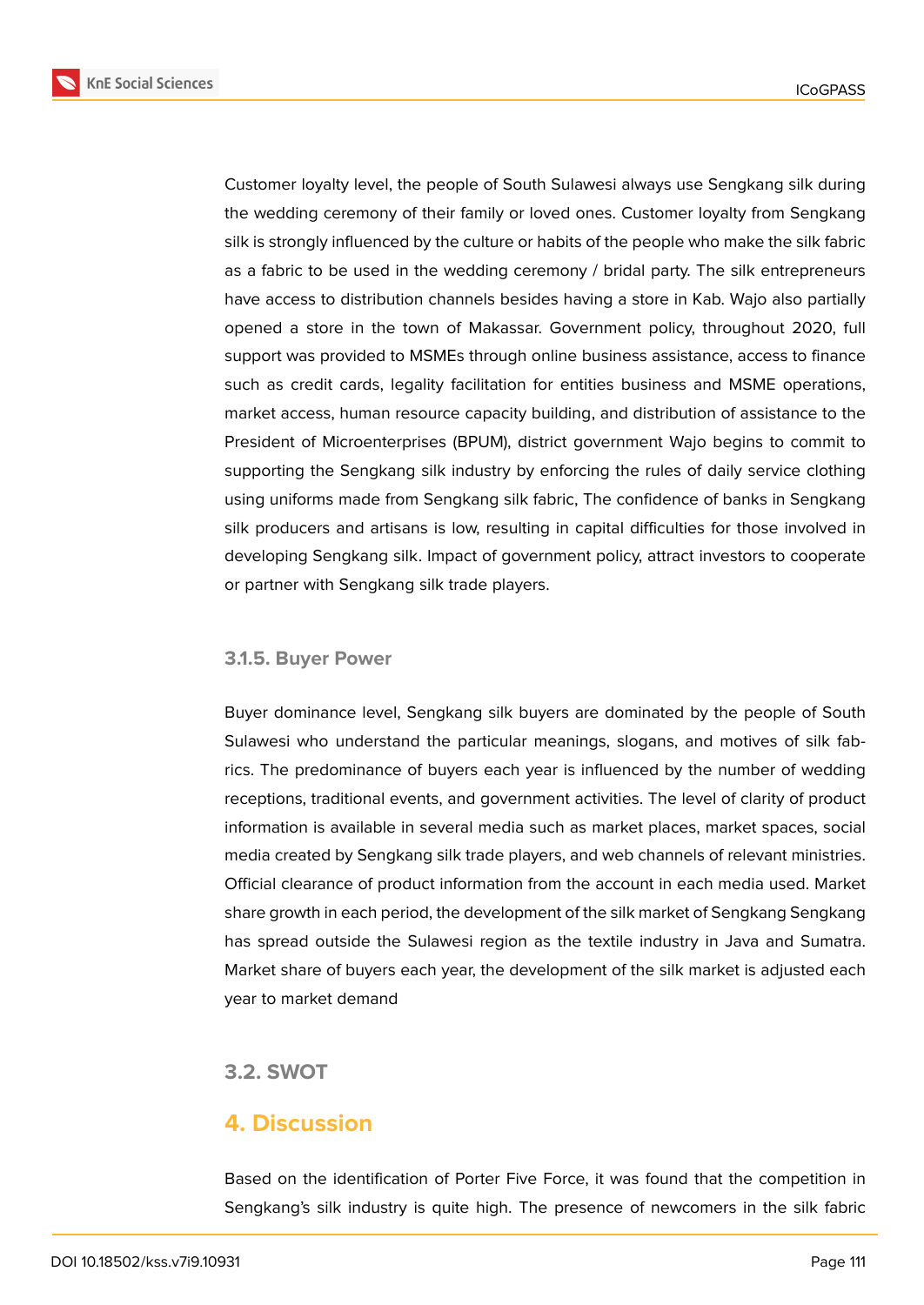| STRENGTHS The majority of the<br>inhabitants of Wajo regency are<br>involved in silk crafts. There is an<br>area called Kampung BNI where<br>sellers and artisans of silk fabrics<br>congregate. They also carry out<br>the process of rearing silkworms<br>in their homes. Silk fabrics have<br>various patterns and until now local<br>artisans continue to create new<br>patterns Weaving silk fabrics for<br>the Bugis is not only a profession<br>but a culture of local wisdom that<br>must be preserved. The silk fabric<br>has become the slogan and the<br>motivation of the inhabitants of Kab.<br>Sengkang has a special meaning<br>The silk fabric markets outside<br>of Sulawesi often become typical<br>Kab souvenirs. Wajo through the<br>Wajo Regency Government and is<br>requested by buyers in overseas<br>markets Silk fabric has an advan-<br>tage over other fabrics, namely silk<br>fabric has strength for decades | WEAKNESSES The process of mak-<br>ing silk fabric is quite long with sev-<br>eral stages ranging from planting<br>mulberry trees to raising silkworms,<br>processing silk threads, dyeing,<br>and weaving silk fabrics. Local<br>artisans still use the (traditional)<br>gedongan loom Things are still not<br>going well, the organization that<br>brings together silk cloth traders<br>and artisans |
|--------------------------------------------------------------------------------------------------------------------------------------------------------------------------------------------------------------------------------------------------------------------------------------------------------------------------------------------------------------------------------------------------------------------------------------------------------------------------------------------------------------------------------------------------------------------------------------------------------------------------------------------------------------------------------------------------------------------------------------------------------------------------------------------------------------------------------------------------------------------------------------------------------------------------------------------|--------------------------------------------------------------------------------------------------------------------------------------------------------------------------------------------------------------------------------------------------------------------------------------------------------------------------------------------------------------------------------------------------------|
| <b>OPPORTUNITIES</b><br>The<br>regency government is starting silk patterns at<br>to<br>commit<br>to<br>supporting<br>craftsmen<br>merchants<br>and<br>implementing<br>service rules<br>for<br>wearing uniforms using silk clothes<br>Customer loyalty to Sengkang silk<br>fabric products The entrepreneurial<br>spirit of the community around<br>Wajo is to develop silk products<br>creatively, so that local craftsmen<br>can make innovations to create<br>various kinds of silk products such<br>as bags, praying clothes.                                                                                                                                                                                                                                                                                                                                                                                                          | Wajo THREATS Artificial products with<br>much cheaper<br>silk prices, especially imitation prod-<br>by ucts from China                                                                                                                                                                                                                                                                                 |

Table 1

industry poses a threat to silk fabric artisans who have been in this trade for a long time. However, in this industry, the competition is focused on how to produce designs that appeal to customers. According to Michael Porter, the success of a business strategy has the concept of Competitive Advantage, namely specific activities carried out and developed by the company so that it is superior to its competitors [6]. In the Sengkang silk fabric industry, the number of competing business units is large, so the demand for product differentiation, in this case, is a pattern that has characteristics, values, and according to market tastes. The amount of production costs is one [o](#page-9-4)f the obstacles for the silk industry of Sengkang so that economic actors replace artisans (weavers) with printing machines for silk printing fabrics.

The level of demand for substitute products is low, Sengkang silk customers who are dominated by people who understand the special meaning of the silk symbol and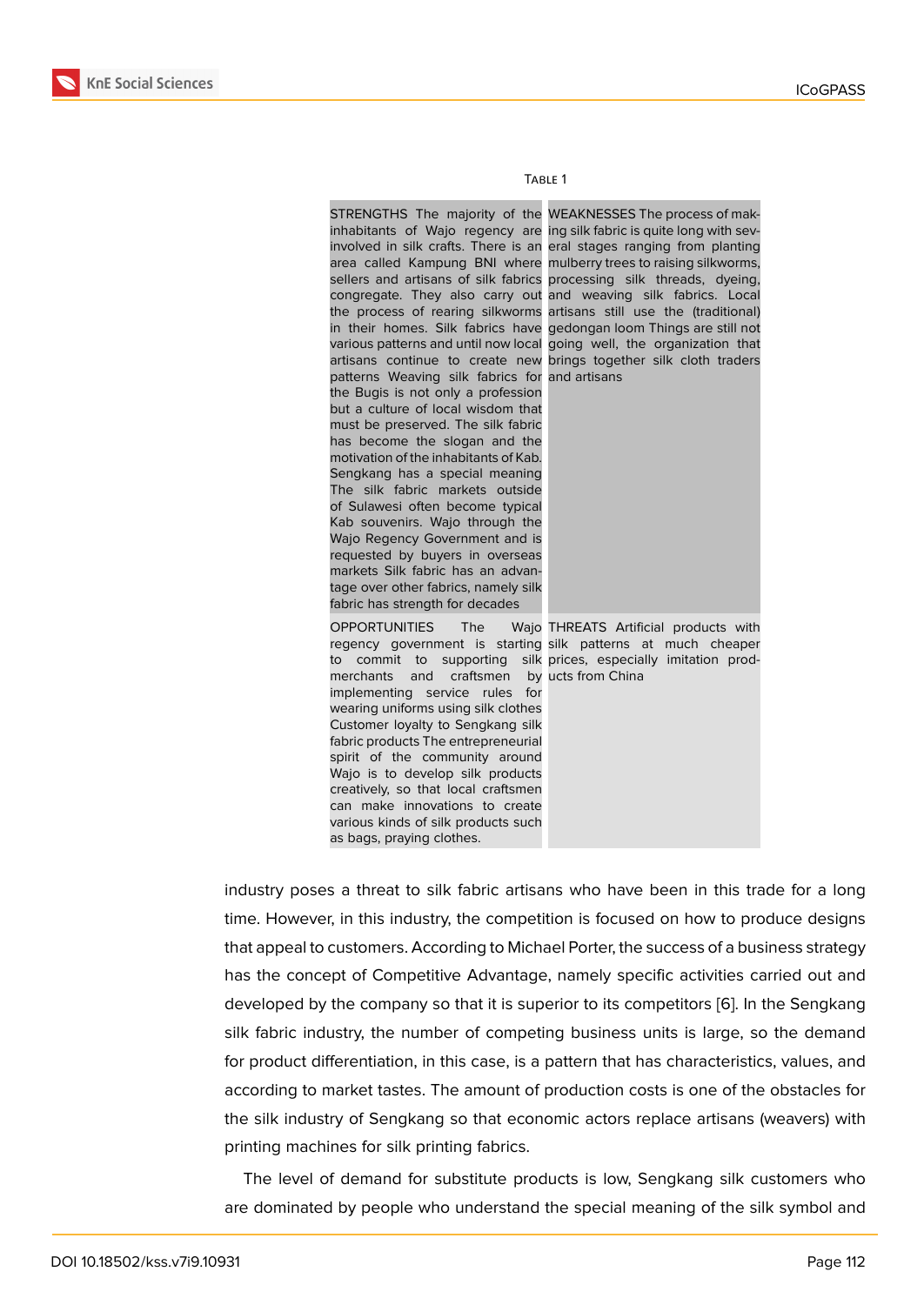slogan will continue to choose Sengkang silk which is made from real silk. woven by local artisans although imitation products are cheaper. The bargaining power of suppliers is dominated by local suppliers, but alternative suppliers come from suppliers of manufactured silk yarns and imported silk yarns which offer lower prices. According to Porter, competitive advantage can be achieved by choosing a low-cost strategy (Cost leadership) that emphasizes efforts to produce standard products. However, in the silk industry of Sengkang, the strategy of low cost cannot be applied

Sengkang's silk players favor the creation of added value, namely the ability to strengthen their market share, the ability to connect with their environment [7]. In addition, Porter explains the importance of competitiveness due to the following three elements: (1) encouraging productivity and increasing autonomy, (2) increasing economic capacity, both in the context of the regional economy and the number of [e](#page-9-5)conomic actors so that economic growth increases, (3) the conviction that the market mechanism creates more efficiency.

From the results of the SWOT analysis, it can be seen that the silk industry has a strategic role as indicated by Susatijo (2008), among other things because (1) it involves many workers, including farmers ; (2) opening up local and global business opportunities; and (3) provide opportunities to develop a popular economy in the context of MSMEs [8]. The series of upstream and downstream silk processes each year has its problems, especially more in this year with the covid 19 pandemic. In addition, human resource constraints have been greatly reduced and technology is affecting itself at every sta[ge](#page-10-0). of the chain involving the weaving community. groups, artisans, and entrepreneurs.

From the results of the SWOT analysis, it can be concluded that several strategies should be implemented in this industry are :

#### SO STRATEGIES

- 1. Improving HR skills for a larger market segment
- 2. Using human and financial resources to digitize the market
- 3. Applying Market leadership through customer loyalty programs mainly maintaining local wisdom

#### WO STRATEGIES

- 1. Implementing digital promotions to reach new market segments
- 2. Setting a reasonable selling price to increase revenue based on the uniqueness of the product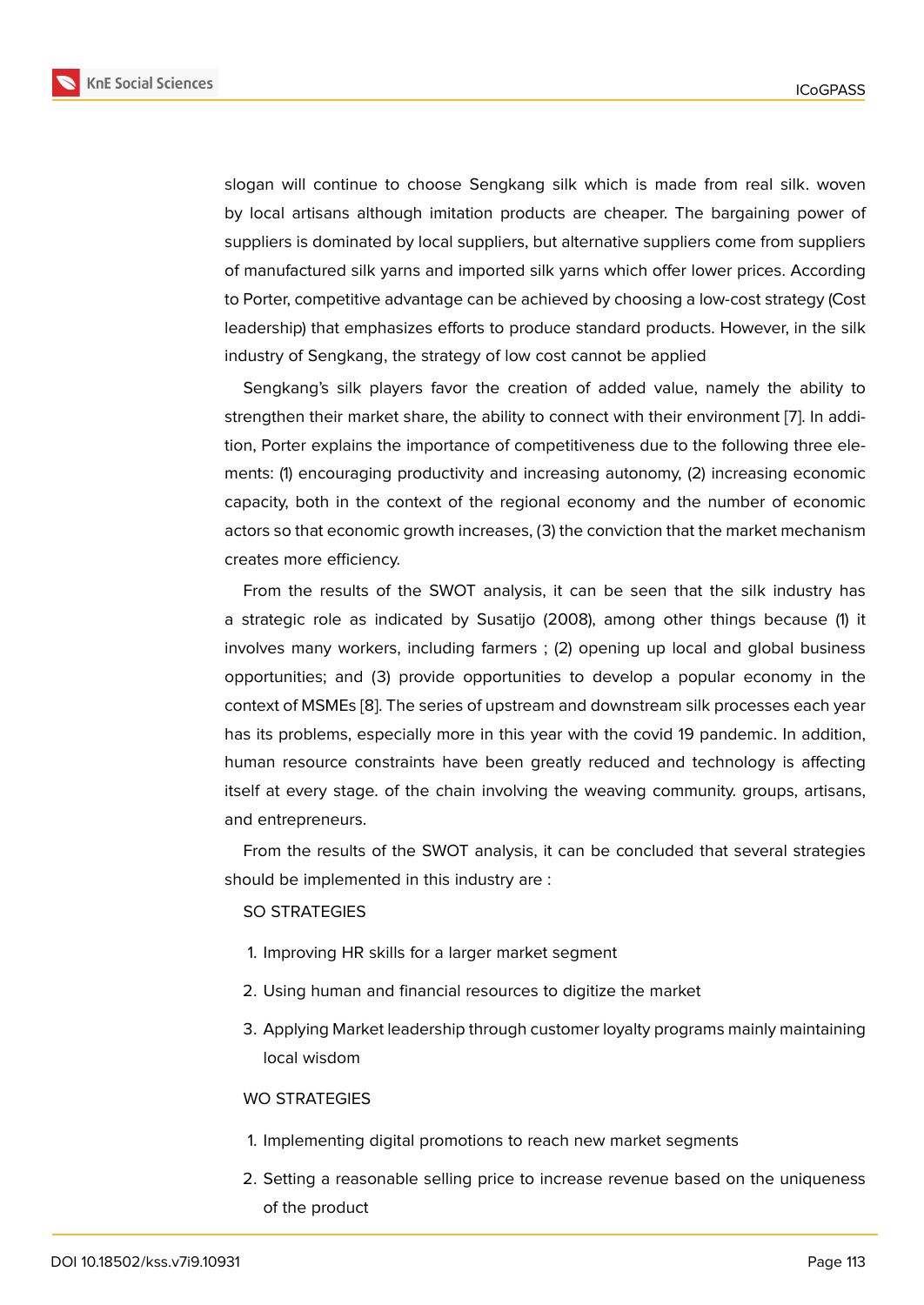3. Maintaining the customer relationship to create a silk business image

#### ST STRATEGIES

- 1. Implementing a strategic direction using online silk products technology
- 2. Establishing cooperation with investors and partners Lead government policies to revive the silk trade

#### WT STRATEGIES

- 1. Improving marketing management capabilities to face competition, especially in terms of branding
- 2. Improving the technological skills of silk entrepreneurs

The focus of selling Wajo silk products is certainly not for the Wajo community itself, but rather focused on those who visit the Wajo region, both Indonesian and foreign tourists [9]. This is done in addition to introducing silk products outside of Wajo as well as attracting buyers outside of the Wajo area which has a larger and more promising market share. In the strategy of focusing on determining the market which guarantees the sale [o](#page-10-1)f the products is an obligation, the government, in this case, can direct the silk SMEs to determine the target or target for the sale of the silk products.

The growth of the silk industry, which is increasing day by day, inevitably prompts players to be more creative and innovative in formulating marketing strategies. The marketing strategy is often assimilated to the heart of the life of a company because here the actors of the silk must-see in the center of their activity. So, currently, industry players must be careful and thorough to create a resilient marketing strategy amidst intense competition in the market. The most important factor that needs to be considered by business owners in addition to human resources is a clear market segment. Silk industry players need to be able to see the right market segment for their production, the market is the most important thing that needs to be considered by business owners. The government must intervene in a positive, professional, and proportional manner in the creation of a co-marketing system for the silk industry [10]. Use high-quality resources so that the focus on marketing and production can be achieved easily. The human resource skills enhancement achieved in this strategy is aimed at ensuring that the direction of production and sales is consistent with the products b[ein](#page-10-2)g produced. The concentration strategy emphasizes the direction of the buyer's achievement target and geographic market. Every product should have a target buyer so that there is no large market. Avoid the possibility of a high risk of competition with other products by narrowing the market according to the direction of production.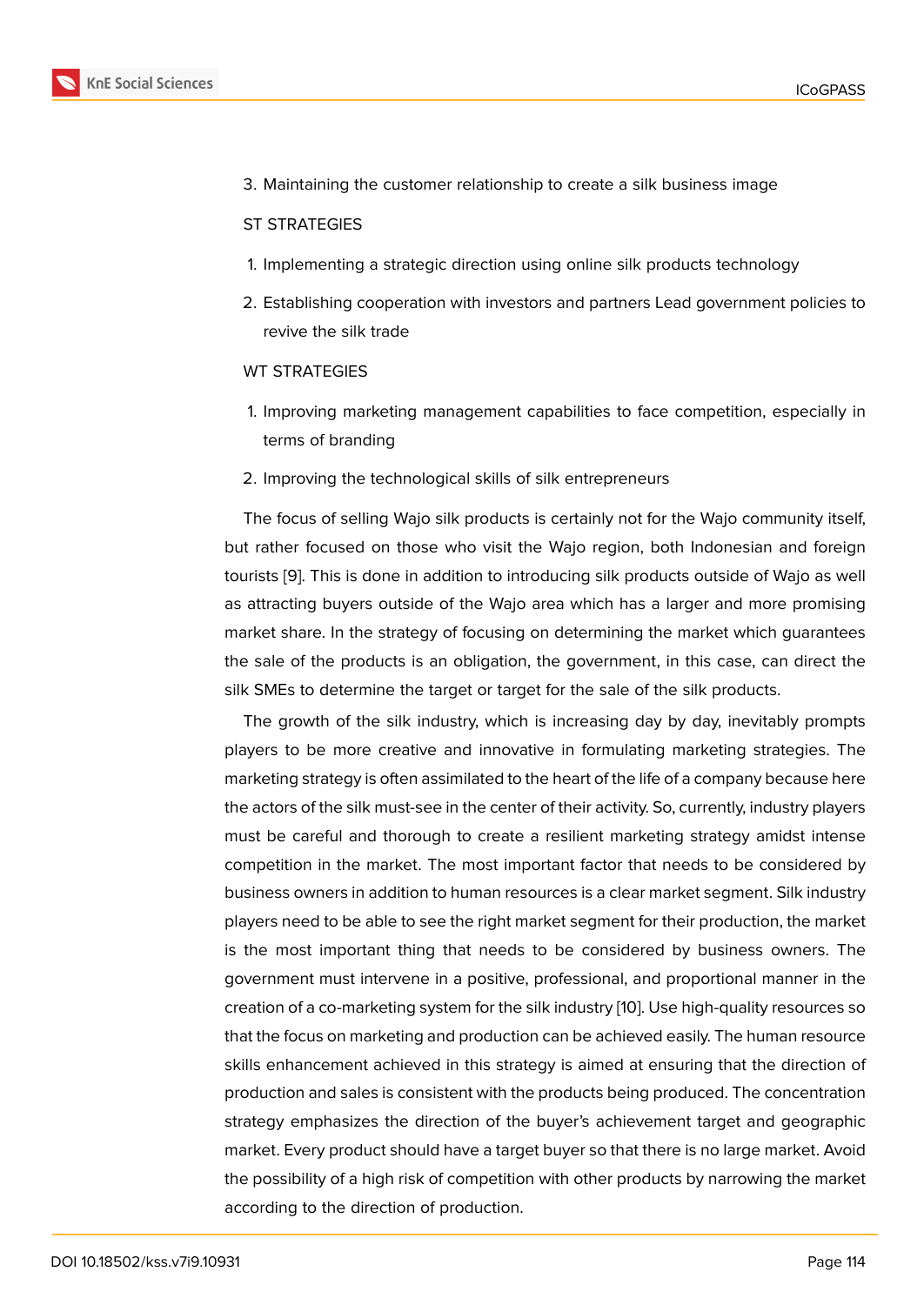

# **5. Conclusions**

The Covid 19 pandemic basically did not have an impact on the entire Silk Fabric industry in Sengkang but had an impact on people's purchasing power for the product. The quality of human resources will have a positive influence on the competitiveness of Sengkang silk weaving SMEs, this identifies that the role of human resources is needed during the process of production activities to product distribution to strengthen the competitiveness of Sengkang silk woven fabrics. Product quality is also one of the things that mark opportunities for the competitiveness of Sengkang silk weaving SMEs because most silk businesses already have quality standards that they want to produce based on orders requested by the market so that they start with valuable motifs, designs so as to create business competitiveness.

However, the advantage of silk is that it has tens of years of resistance, so customers will continue to use silk. Craftsmen intensively promote silk fabrics. By using a focus strategy, the silk industry has a competitive advantage, with a different promotion. Promotion at this time should be more intense by using the market place and market space. Entrepreneurs can conduct e-business products directly to consumers (B2C) as well as other traders or business to business (B2B)..

# **References**

- [1] Sumarni EA. Pembinaan Industri Rumahan Pengrajin Ekonomi Kreatif Kampung Sutera Menuju Desa Mandiri. Jurnal Pengabdian kepada Masyarakat Sosiosaintifik ( JurDikMas). 2019;(1)1:27-29.
- <span id="page-9-0"></span>[2] Jayadi K. Revitalisasi Nilai dan Motif Kain Sutera Sengkang Dalam Era MEA. Paper presented at: ASEAN Songket Conference, Unity and Continuity, Universiti Teknologi MARA; 2016 Oct, 19; Kualaumpur, Malaysia.
- <span id="page-9-1"></span>[3] Putri SI, et al. Peran banyumas kreatif dalam pengembangan potensi ekonomi kreatif berbasis komunitas di kabupaten banyumas. Jurnal Administrasi Dan Kebijakan Publik. 2017;(3)1;80-90 https://doi.org/10.25077/jakp.3.1.80-90.2017
- <span id="page-9-2"></span>[4] Kuncoro M. Ekonomika Industri Indonesia: Menuju Negara Industri Baru 2030. Yogjakarta: Penerbit Andi; 2007.
- <span id="page-9-3"></span>[5] David FR. Manajemen Strategis Konsep. Jakarta: Salemba Empat; 2011.
- <span id="page-9-4"></span>[6] Porter ME. Competitive Advantage. Jakarta: PT Indeks Kelompok Gramedia; 2001.
- <span id="page-9-5"></span>[7] Porter ME. Keunggulan Bersaing Menciptakan dan Mempertahankan Kinerja Unggulan. Jakarta: Binarupa Aksara; 1994.